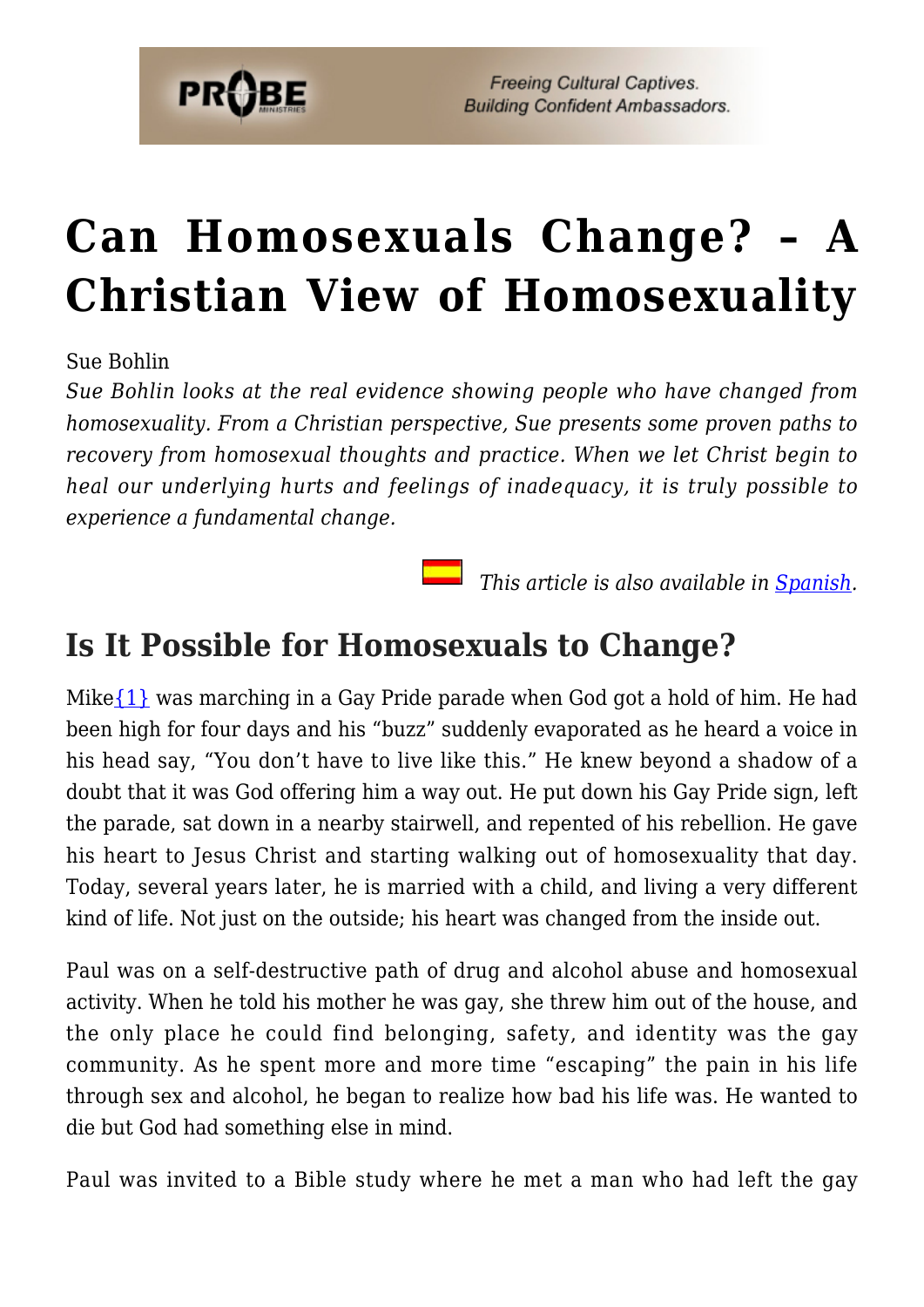

lifestyle and was living a changed life. For the first time he honestly called out and said, "God, please help me."

One of his friends became a Christian. He asked her about homosexuality and was angered by her initial response. She said, "I now believe it is a sin—but God wouldn't call it a sin if there weren't something better." Paul eventually realized that he was a sinner who needed God's love and grace, and in 1992 he trusted Christ as his Savior. Two months later, he was led to an organization that helps people deal with unwanted homosexuality through an intimate relationship with Jesus Christ. He left his homosexual identity behind and embraced his true identity as a child of God, committed to holiness and purity. Paul is now director of that ministry and is helping others walk out of homosexuality. He's not perfect, he's still growing . . . just like me and every other Christian I know. But the "something better" God had in mind for him is an intimacy with Christ that is breathtaking.

Randy brings glory to God every day of his life by living out the abiding truth that change is possible.

#### **Stories of Women**

Carol grew up in a religious home with parents whose standards were too strict to allow her to please them. But she was smart, and a good student, and her teachers gave her the affirmation and encouragement her heart longed for. She developed very strong bonds with her teachers, some of which became profound emotional dependencies.

In graduate school, she was hit by the unexpected pain of loneliness and emptiness. Carol got into an intense relationship with a married woman, facing completely new temptations. She was totally unprepared to resist the strength of same-gender attraction, and quickly found herself emotionally and physically involved in a relationship she couldn't believe was happening. Now she was not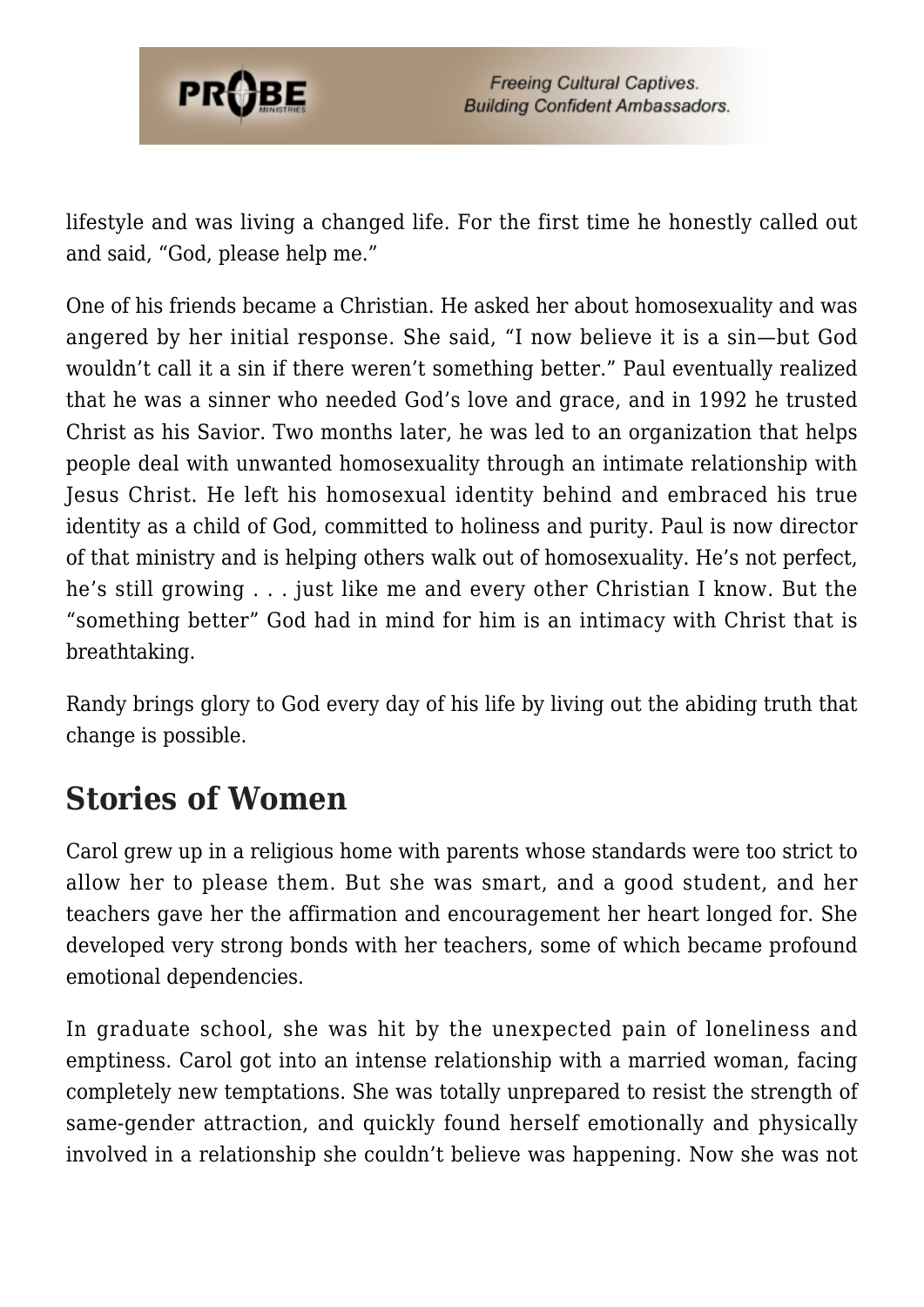

only emotionally needy, she was shackled by deep shame, woundedness, and guilt.

A friend told her about a ministry to those dealing with same-sex attraction, and it was like finding a door to another world. Through the support she found there, Carol was challenged to identify the lies of Satan which she had believed her whole life and replace them with the truth of Scripture. God is renewing her mind, meeting her deep heart-needs, and bringing her to a place of freedom and hope.

Diane's story is different. She spent eighteen years in a committed lesbian relationship with another woman she believed to be her soul-mate. They went through a commitment ceremony in a gay church, and raised a daughter together. She enjoyed a position of leadership as a bright and articulate spokesperson for a gay church.

Through all those years, Diane's mother was steadfast in three things. She loved Diane unconditionally. She never backed down about her belief that her daughter's lifestyle was sinful because God says it's wrong. And third, she prayed faithfully for her daughter.

Diane and her partner sought the Lord about everything except their sexuality. At one point, they were praying together for wisdom and truth about a situation that had nothing to do with their relationship. God answered their prayer in an unexpected way; He showed them the truth about the sinful nature of their relationship. It was a terribly painful and unwelcome discovery to learn that they had been deceived. Together, they decided out of obedience to God to separate and break off their relationship. It's still painful, even as Diane experiences God's healing touch in the deepest parts of her wounded soul. He's changing Diane and Carol from the inside out.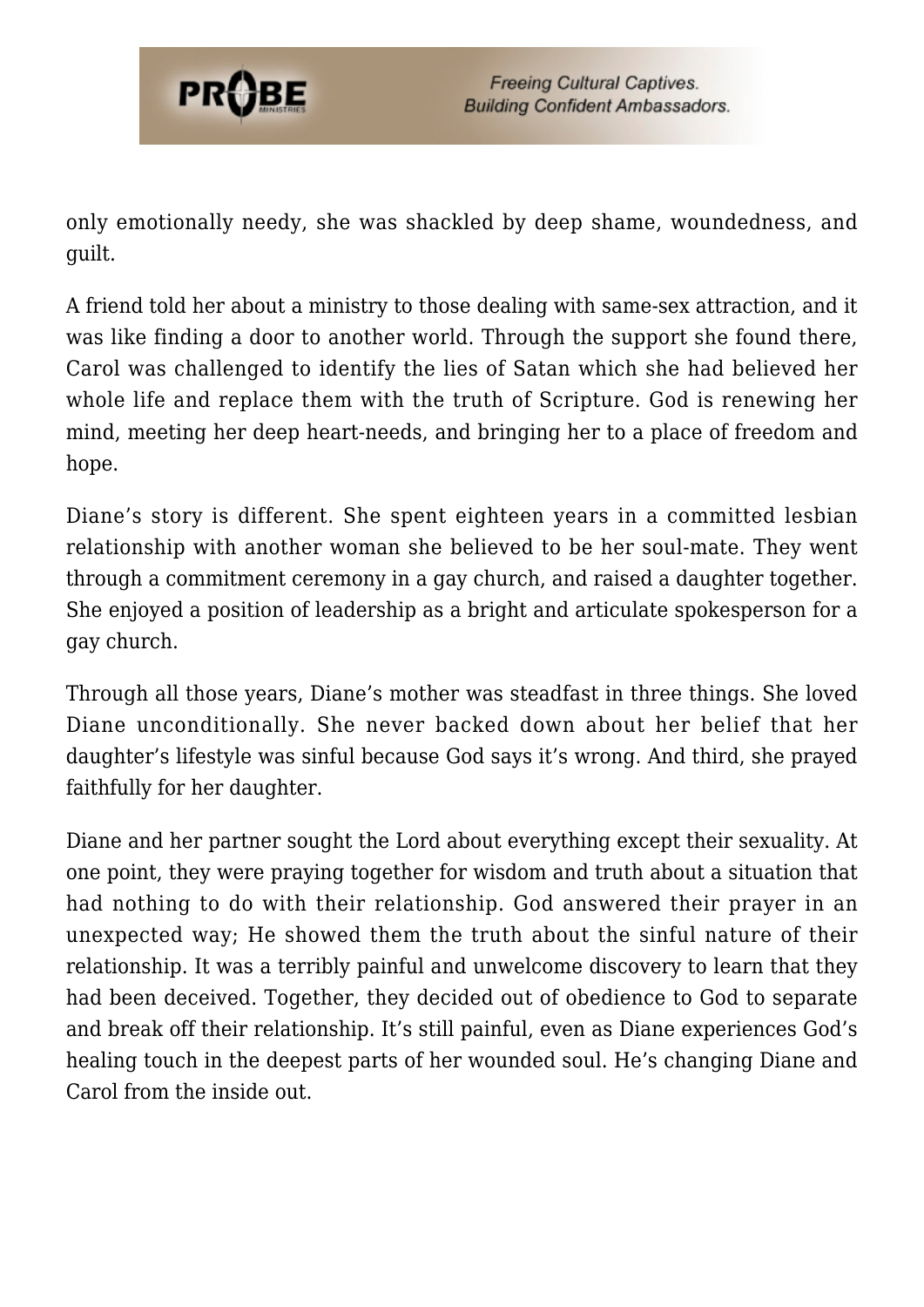

# **Three Claims for Change**

Some people deal with same-sex attraction by pretending it's not there. Denial is unfortunately the time-honored "Christian" response. But this is not the way God wants us to deal with problems; Psalm 51:6 says, "Surely you desire truth in my inmost parts." Acknowledging one has a homosexual orientation is like seeing the red light on your car's dashboard; it means something is wrong somewhere. A homosexual orientation isn't the actual problem; it's the symptom of a deeper issue–legitimate, God-given needs for relationship and intimacy that have been channeled in unhealthy and sinful directions.

But it is not a simple matter, and it would be disrespectful to imply that there is an easy solution to the complex issue of homosexuality. Among those who claim that change is possible, there are three main schools of thought on how to get there.

The first is the deliverance ministries. They say that homosexuality is caused by a demon, and if we can just cast out the demon, the problem is gone. Sounds like an easy fix, but it ends up causing even more problems because homosexuality isn't caused by a demon. The person who was "delivered" may experience a temporary emotional high, but the same temptations and thought patterns that plagued him before are going to return because the root issue wasn't dealt with. Only now, he's burdened by the false guilt of thinking he did something wrong or that he's not good enough for God to "fix" him.

A second and more effective treatment for homosexuality is reparative therapy. There is a lot of wisdom to be found here because many therapists believe that homosexuality has its roots in hurtful relationship patterns, especially with family members, and many homosexual men and women report exactly that. But reparative therapy is often just behavior modification, and it deals only with the flesh, that part of us independent of God. Reparative therapy can make people feel better, but it can't bring true inner healing.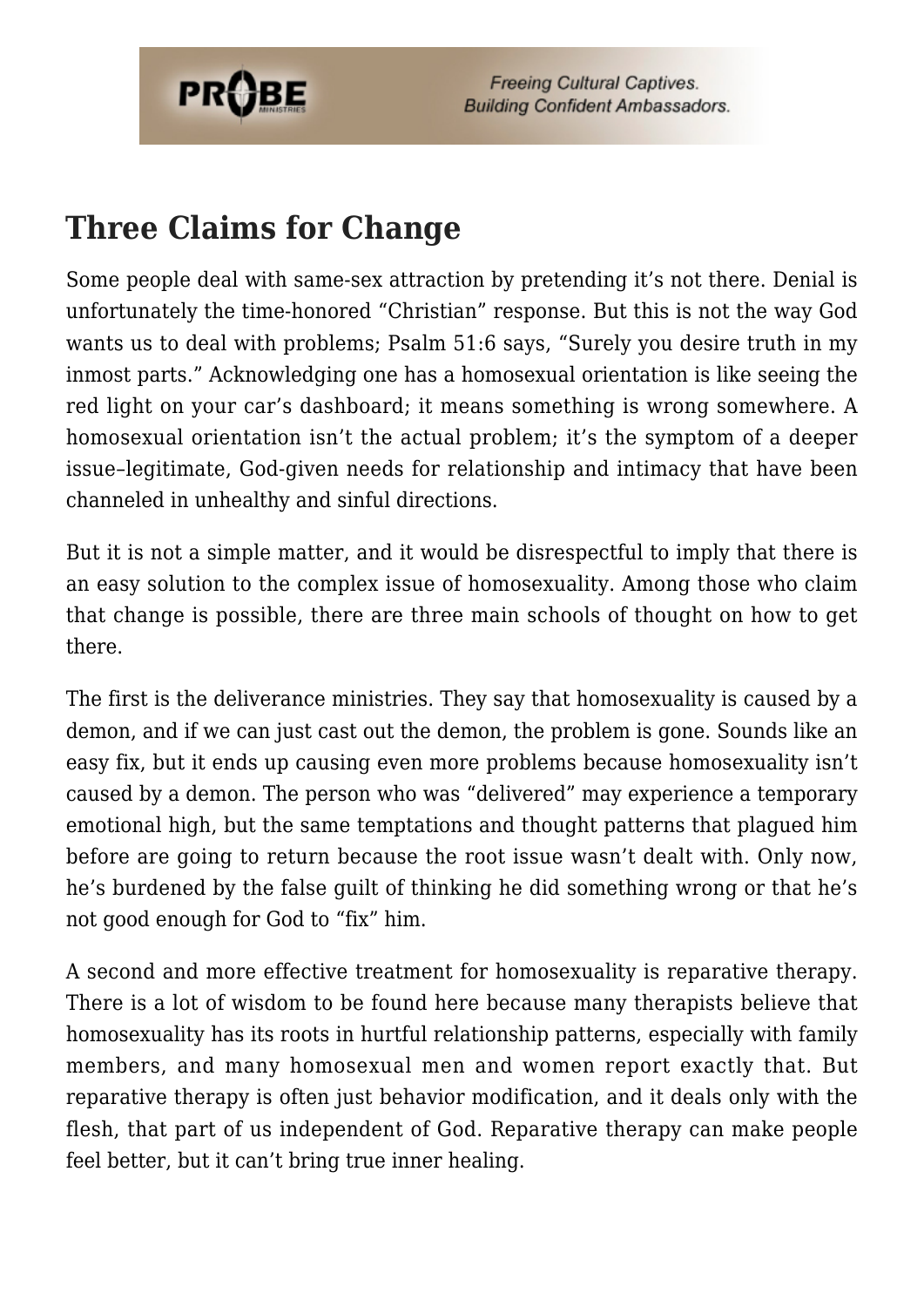

**Freeing Cultural Captives. Building Confident Ambassadors.** 

The third, and I believe best, way to bring about real and lasting change is a redemptive approach. Ministries that disciple men and women in intimate relationship with Jesus Christ are able to lead them into inner healing because God transforms His people. It's excruciatingly difficult to leave homosexuality without support. Fortunately, even for people who do not live in an area where there is a ministry tailored for those dealing with unwanted homosexuality, there are online support forums that can be almost as powerful as face-to-face groups. I especially recommend Living Hope Ministries' online support groups at [www.livehope.org](http://www.livehope.org). There are also some wonderful books available, particularly *Coming Out of Homosexuality* by Bob Davies, and *Someone I Love is Gay* by Anita Worthen and Bob Davies. Another excellent book is *You Don't Have to Be Gay* by Jeff Konrad for men and *Restoring Sexual Identity* by Anne Paulk for women. My all-time favorite author on this topic is <u>Joe Dallas</u>; anything he writes is exceptionally good. But discipleship is hard work, and there is no simple and easy fix.

# **The Path to True Change**

The most effective route to real, lasting change for those caught in same-gender attraction is a redemptive approach. This means discipleship, being taught and encouraged and held accountable to develop intimacy with Christ. Interestingly, it doesn't seem to matter what the particular stronghold is in a person's life—whether it be homosexuality, gluttony, drug dependency, compulsive gambling or shopping, alcoholism, sexual addiction, or any other stronghold—the most effective solution is the same: intimacy with Christ.

True discipleship is hard work. And God even gives us the energy for discipleship! But it takes tremendous self-discipline to choose to operate in the Spirit instead of in our own flesh, to depend on God's strength instead of our own. The real battle is in the mind.

The steps to overcoming homosexuality also apply to overcoming any stronghold.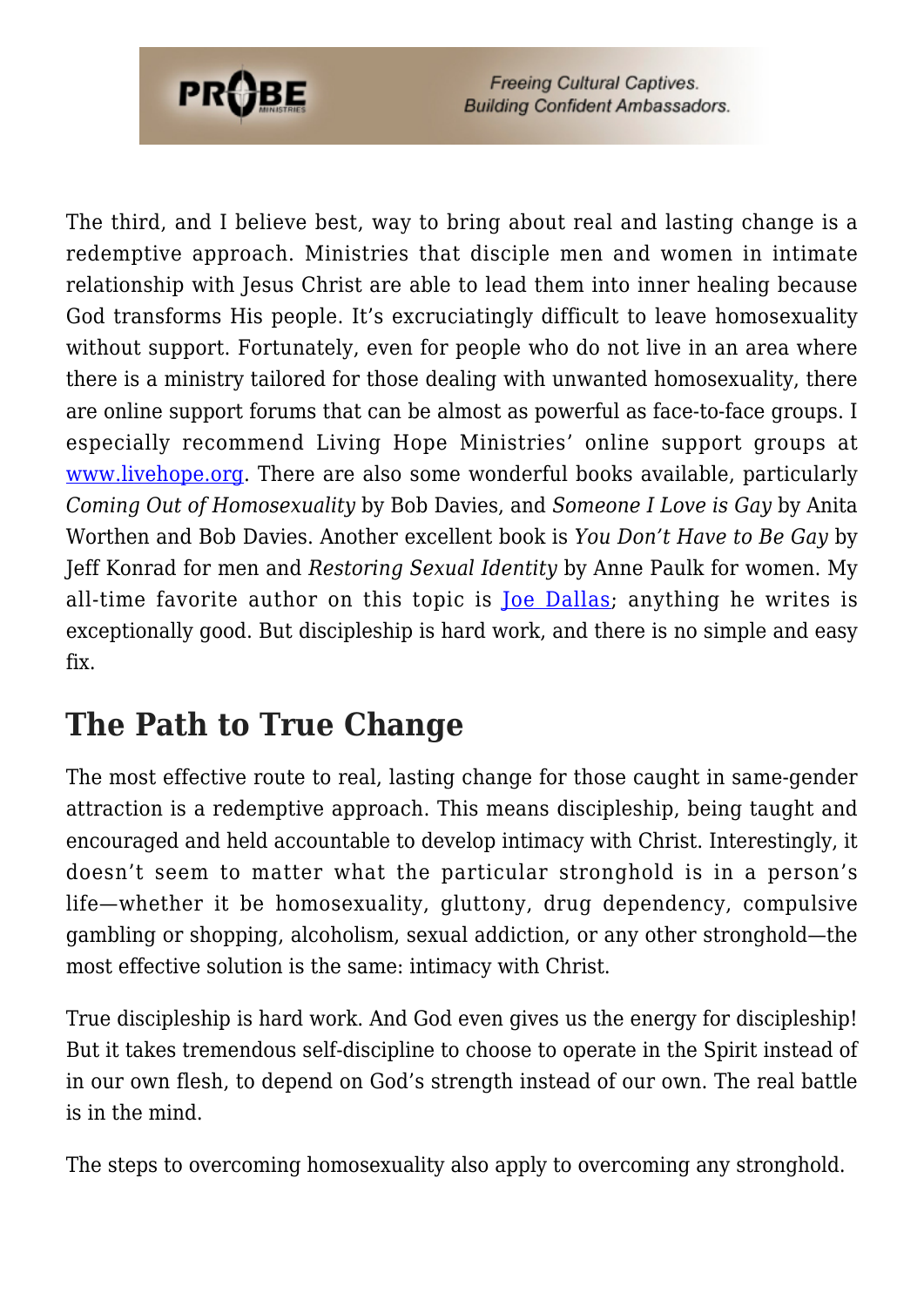

First, the person has to stop the sinful behavior. It's best to ask for God's help. This is no different from the requirement for any drug or alcohol abuse treatment. You can't work on a problem when you're still totally controlled by it.

The second step is to work on learning what the Bible says about who you are in Christ. Just as people learning to identify counterfeit money examine real currency so they can spot the fakes, the struggler needs to fill their mind with God's Word so they can enter into their true identity as a beloved, valuable child of God.

The third step is working on the thought life, since this is where the battle is. It's important to identify Satan's lies playing as tapes in one's head, and stop the tape player! Then, deliberately replace the lies with the truth. Instead of "I'm never going to change," repeat the truthful promise that "I can do all things through Christ who strengthens me" (Phil. 4:13). Instead of obsessing over the aching and longing for the unhealthy and sinful behavior or relationship, fill your mind with praise and worship and Scripture.

Next, face the fact that it feels lousy! When we stop trying to meet our needs in our own ways, we start experiencing the emotional pain that our strongholds had covered up. When it feels really really bad, we are at that very point where God can make the biggest difference. Ask, *What is my true need?* What is it my heart is truly longing for? Go to Jesus and let Him meet your deepest heart-needs. Let Him direct you to get your divinely-designed needs for relationship with other people met in godly ways.

This is where powerful healing happens.

# **Ex-Ex-gays**

For the last several years, people who had left homosexuality have slowly but surely gained a hearing in telling their stories. Word is getting out: change is possible!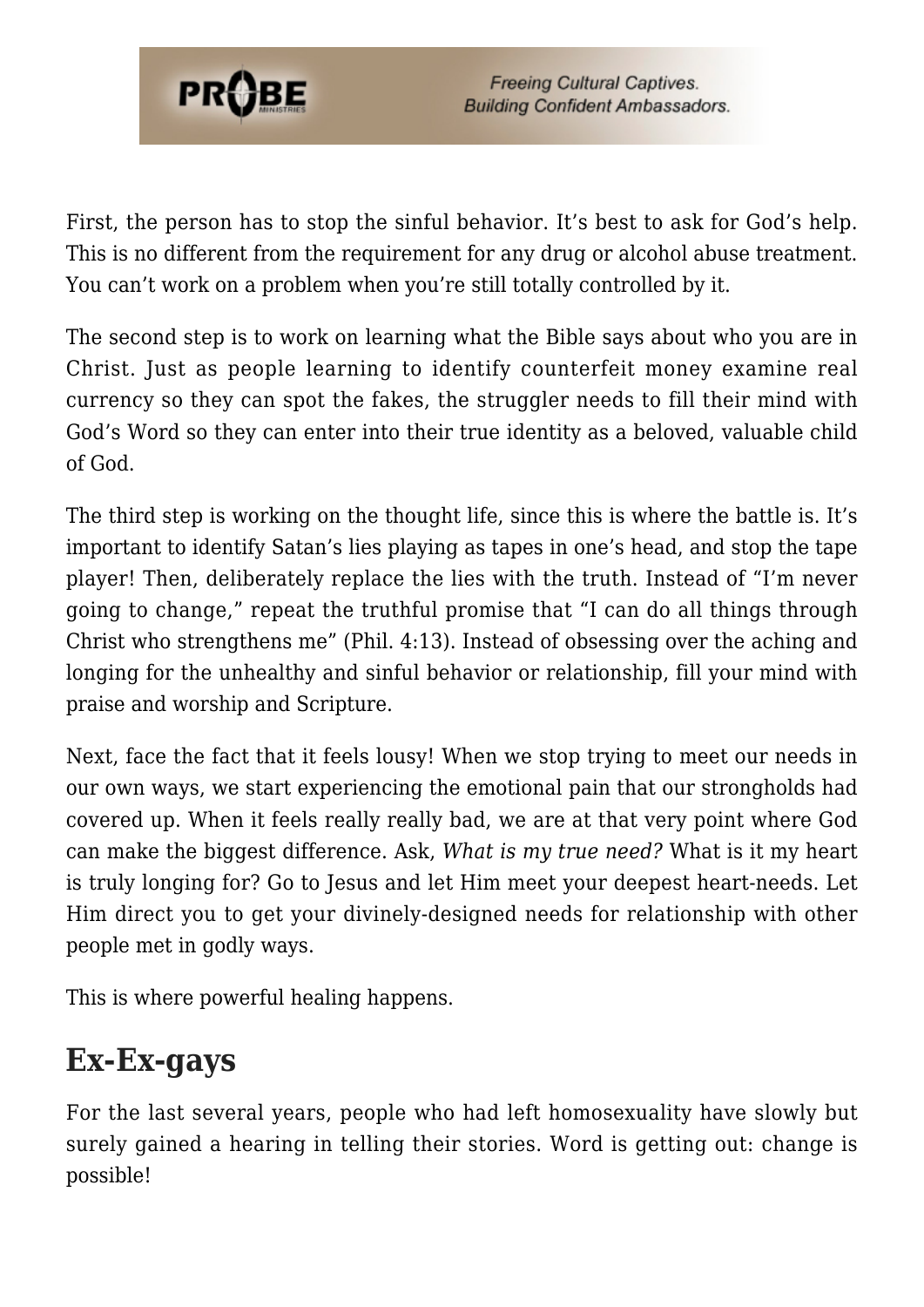

**Freeing Cultural Captives. Building Confident Ambassadors.** 

And there are also the voices of the frustrated and disillusioned souls who tried to leave homosexuality, who tried to change, and gave up. There's even a name for it: "Ex ex-gays." Their stories are full of tremendous pain, and some have even lost their faith over it. What happened?

Well, I think the same thing that happened to people who tried AA but couldn't stop drinking, or those who tried Weigh Down Workshop but couldn't lose weight. I have a friend who was in Weigh Down Workshop, and it didn't do a thing for her. The problem is, she never made the commitment to "die to self," to use an old spiritual term $\{2\}$ . She never got to the point of saying, "Jesus, I choose You over food. I choose a holy relationship with You over an unhealthy relationship with my appetite. And I will do whatever it takes to allow You to change my heart."

Many people who tried to change their homosexuality could win contests for praying and reading their Bibles. They really did try very very hard. But the prayers are often misdirected: "God, change me. Take away my desires. Let me start liking people of the opposite sex." Unfortunately, as well-intentioned as this prayer is, it's a lot like trying to get rid of dandelions in your back yard by mowing them. They keep coming back because you're not dealing with their roots. The basic cause of a homosexual orientation isn't genetics or choice; it's a wrong response to being hurt. It's about protecting oneself and trying to get legitimate needs met in ways God never intended. True change can only happen with the hard work of submitting to God, allowing Him to expose the deep hurts and needs of one's heart, which means facing horrible pain, and inviting Him to bring healing to those wounded places. That's why intimacy with Christ is the answer. A wise friend observed that homosexuality is the fruit of sinful ways of dealing with pain–sinful because they cut us off from the One who can heal and meet our needs, sinful because they place us at the center of our universe and we don't belong there. Jesus does.

I hope you can see that real change is hard and it costs a great deal because it requires strong motivation, hard work, and perseverance. But hundreds of former